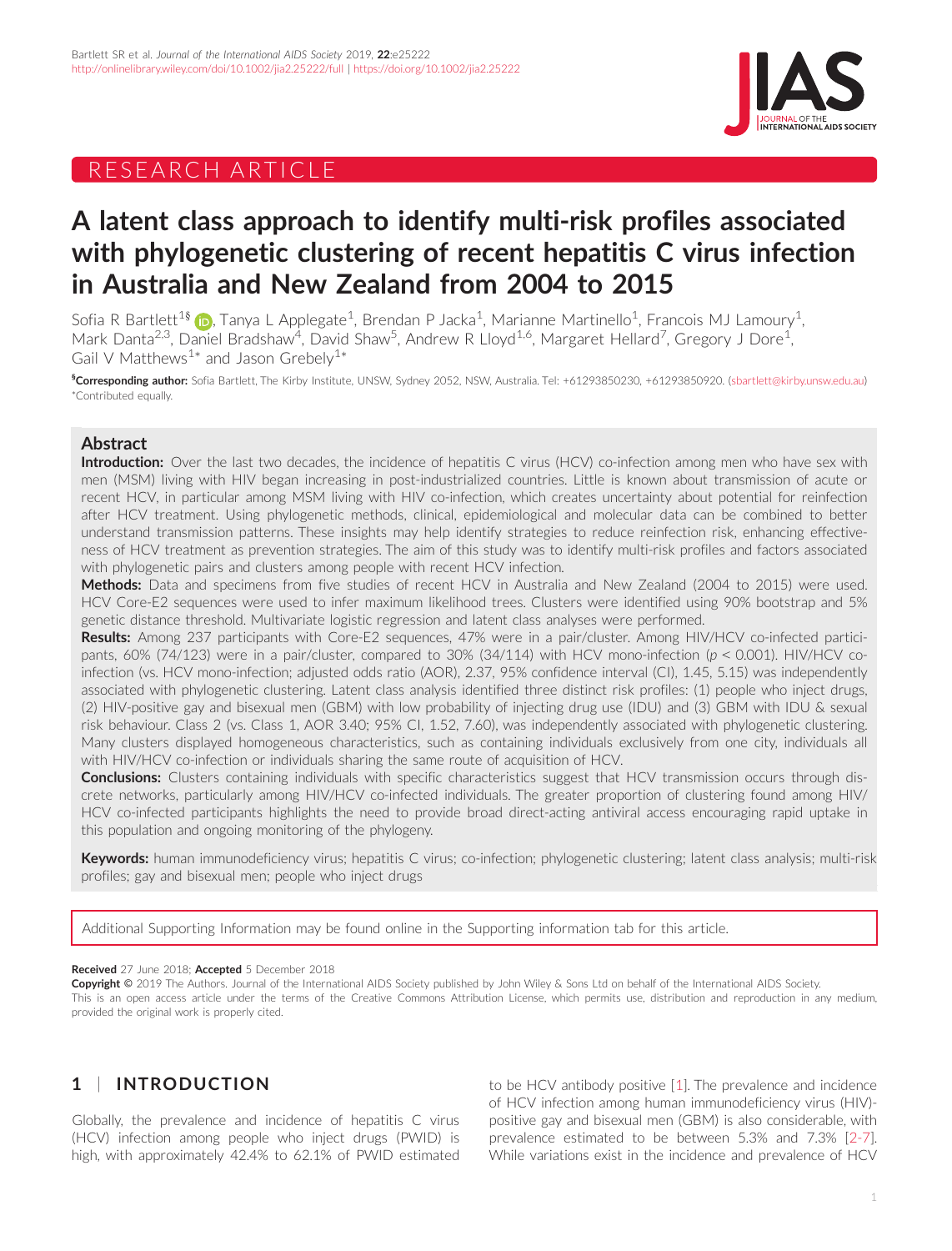infection among HIV-positive GBM across geographical regions, transmission of HCV has been sustained among this population in recent years [[8,9\]](#page-8-0). Ongoing and overlapping transmission of HCV among these groups highlights the need for further investigation of factors that influence transmission of this virus [\[10,11](#page-8-0)]. While it is hypothesized that treatment as prevention strategies using direct-acting antiviral (DAA) therapies may contribute to HCV elimination [[12-18](#page-8-0)], more detailed characterization of the transmission of HCV is needed to guide the implementation of these strategies [\[19,20](#page-8-0)].

Beginning in the late 1990s, the incidence of HCV co-infection in HIV-positive GBM began to increase in high-income countries [\[3,21](#page-8-0)], such as Switzerland [[22](#page-8-0)] and the United Kingdom [\[23](#page-8-0)]. The incidence of HCV infection in these populations remains high to the present time [\[9](#page-8-0)]. The findings were mirrored in Australia, with specific transmission networks identified among HIV-positive GBM [\[5,24\]](#page-8-0). A model including both sexual and drug use risk behaviour [[25-27](#page-8-0)] was proposed to explain HCV transmission among HIV-positive GBM, highlighting the complex nature of transmission. Phylogenetic studies of recent HCV infection found that HIV co-infection and HCV genotype 1a were associated with transmission clusters [\[28,29](#page-8-0)].

Phylogenetic analyses can uncover patterns of disease transmission [\[30,31](#page-8-0)], rather than just patterns of disease acquisition, such as in traditional epidemiological studies. While phylogenetic techniques cannot determine the exact direction of transmission, sources and trends can be identified on a population level [\[32,33](#page-8-0)]. By combining data from these analyses with detailed behavioural, clinical and demographic data, underlying networks can be detected, that may otherwise remain hidden [\[34,35](#page-8-0)].

Latent class analysis (LCA) has been used to characterize patterns of polydrug use and other types of multi-risk profiles in relation to HIV and HCV acquisition [[36-38\]](#page-8-0). However, it has only recently been combined with phylogenetic data to understand transmission risk for HIV and HCV [\[39,40\]](#page-8-0). LCA assumes the population consists of sub-populations (latent classes) that differ in their distributions of included variables and provides the ability to identify these latent classes. The ability to stratify analyses based on HIV infection status with increased study size, and insights provided by LCA, combined with phylogenetic analysis, delivers a unique opportunity to better understand transmission of HCV among different groups. These insights could identify potential targets for the optimal implementation of treatment as prevention and provide a foundation for the future evaluation of the effectiveness of treatment as prevention.

The aim of this study was to identify multi-risk profiles and factors associated with phylogenetic clustering of recent HCV infection in Australia and New Zealand between 2004 and 2015 among people with and without HIV infection.

# 2 | METHODS

### 2.1 Study population and design

Data and specimens from five studies of recent HCV (duration of infection <18 months) in Australia and New Zealand were used for this study: ATAHC [\[5\]](#page-8-0), RAMPT-C [[41](#page-9-0)], ATAHC II/DARE-C I [\[42\]](#page-9-0) and DARE-C II [[43](#page-9-0)]. Participants were recruited through a network of tertiary clinics and hospitals between 2004 and 2015 (published elsewhere [\[5,41-43](#page-8-0)] and described in Data S1). For inclusion in this study, participants had to have recent HCV defined as initial detection of serum anti-HCV antibody and/or HCV RNA within six months of enrolment and either (i) documented recent HCV seroconversion (anti-HCV antibody negative result in the 18 (DARE-C II) or 24 (ATAHC, ATAHC II, DARE-C I, RAMPT-C) months prior to enrolment) or (ii) acute clinical hepatitis (jaundice or alanine aminotransferase (ALT) greater than 10 times the upper limit of normal (ULN)) within the previous 12 months with exclusion of other causes of acute hepatitis, and estimated duration of HCV infection <12 (DARE-C II) or 18 (ATAHC, ATAHC II, DARE-C I, RAMPT-C) months at screening. Calculation of the estimated date of infection for subjects is described in Data S1. The first available HCV RNA-positive Ethylenediaminetetraacetic acid or acid-citrate-dextrose plasma sample following detection of HCV was selected. All participants provided a written informed consent and protocols were approved by appropriate Human Research Ethics Committees.

### 2.2 | HCV RNA sequencing and phylogenetic analysis

HCV RNA was extracted, Core-E2 region amplified (nucleotides 347 to 1750 in H77 reference sequence (GenBank accession no. [NC\\_004102](http://www.ncbi.nlm.nih.gov/nuccore/NC_004102))), then Sanger sequenced (method published elsewhere [[44](#page-9-0)] and described in Data S1). The fragment analysed was 1104 bp long following removal of hypervariable region one (HVR1) to improve cluster resolution [[44](#page-9-0)]. Sequences were aligned using ClustalW [[45](#page-9-0)] with reference sequences from the Los Alamos National Laboratory HCV database [[46](#page-9-0)] and unrelated sequences from overseas [\[47,48\]](#page-9-0) to disrupt spurious clustering and support identification of locally expanding of clusters [[49](#page-9-0)]. Maximum likelihood phylogenetic trees were inferred for genotypes 1, 3 and 2/4/6 combined in RAxML [[50](#page-9-0)] through CIPRES Science Gateway [\[51\]](#page-9-0) under the general time reversible model of nucleotide substitution with substitution rate heterogeneity and 1000 bootstrap replicates. JModelTest [[52,53](#page-9-0)] was used to determine the nucleotide substitution model. Clusters and pairs were identified using ClusterPicker [[54](#page-9-0)] with 90% bootstrap support threshold and 5% mean maximum genetic distance cutoff. Sensitivity analyses, performed by varying genetic distance threshold between 1.5% and 5% with and without 90% bootstrap threshold, and previous studies [\[28,44\]](#page-8-0), determined 5% mean maximum genetic distance was the most epidemiologically relevant cutoff to define clustering for this population.

### 2.3 | Study outcomes

The primary study outcome was phylogenetic clustering of HCV infections, as defined by two or more participants with HCV genome sequence within the bootstrap and genetic distance threshold cutoff. A pair was defined as two participants within the cutoff and a cluster was defined as three or more participants within the cutoff.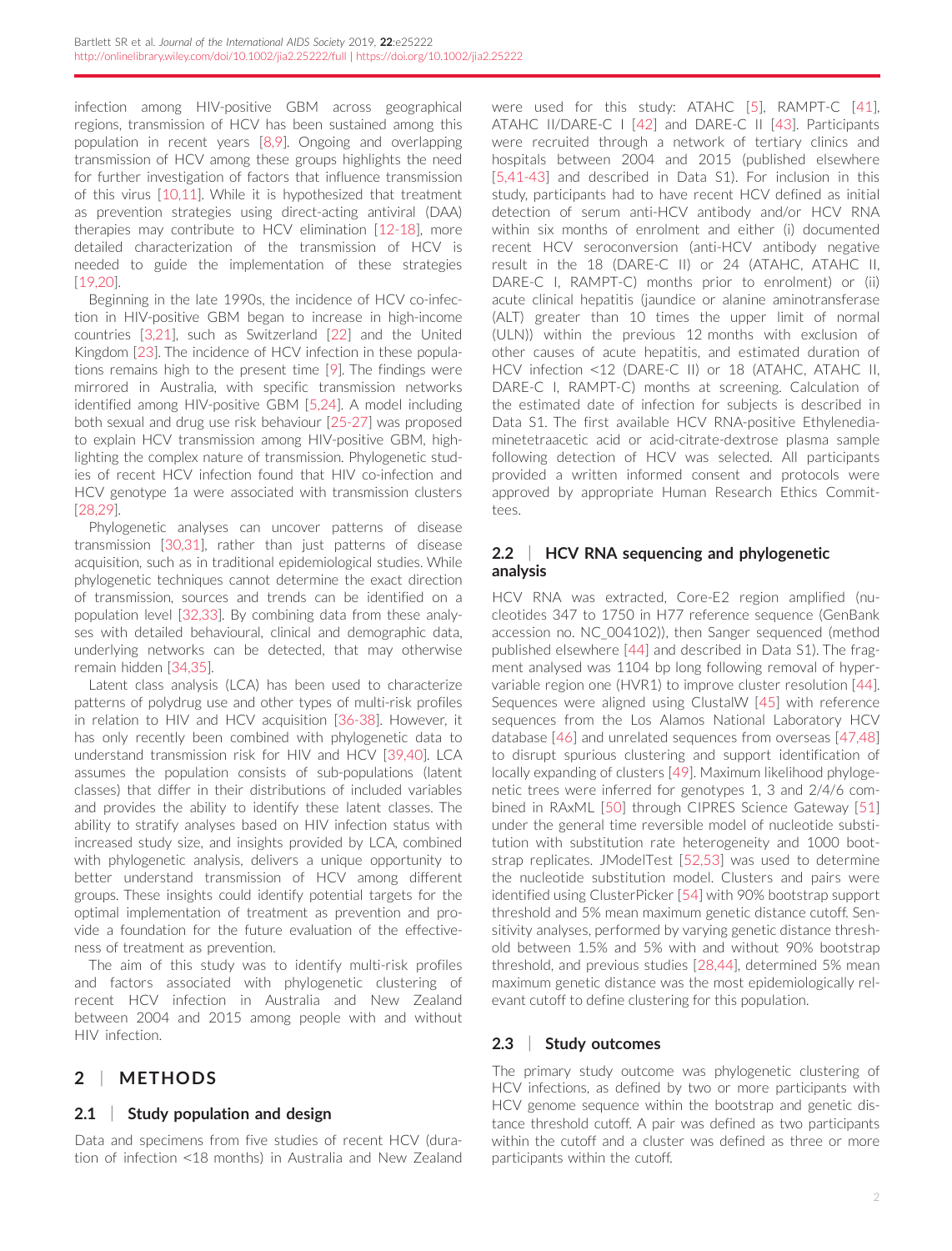### 2.4 | Latent class analysis

LCA was used to identify groups of participants sharing behavioural and epidemiological characteristics, to identify multirisk profiles associated with phylogenetic clustering [\[39](#page-8-0)]. LCA models were built using only risk behaviour and basic demographic variables to enhance real-world applicability of resulting multi-risk profiles. The LCA model included all available variables indicating risk behaviours related to HCV transmission; mode of HCV acquisition (sexual acquisition or injecting drug use (IDU) acquisition, defined by clinician), IDU (never injected, injected but not within the last six months or injected within the last six months and the last drug that was injected) [\[55-58\]](#page-9-0), sex and older age (in categories: <45, >45 years). Multiple models were estimated with varying numbers of classes (from one to eight classes) and no covariate in SAS (version 9.4: Sas Institute Inc., Cary, NC, USA), using the PROC LCA plugin [[59,60\]](#page-9-0). Bayesian information criterion (BIC), Akaike information criterion (AIC), adjusted BIC (aBIC) and adjusted AIC (aAIC) were used to determine the best-fitting model, in addition to entropy and epidemiological meaningfulness of class structure. The best-fitting model was run with distal outcome (phylogenetic clustering) and each participant had posterior probability of belonging to each latent class of the fitted model calculated. For subsequent analysis [\[39,61\]](#page-8-0), participants were allocated to the latent class for which they had the highest posterior membership probability, with class treated as an observed variable in adjusted logistic regression analysis.

### 2.5 | Statistical analyses

Multivariate logistic regression analysis was used to identify multi-risk profiles and factors associated with being in a pair or cluster. Factors hypothesized to be associated with being in a pair or cluster that were assessed included: older age [\[5,62,63](#page-8-0)], male sex (vs. female sex) [\[64\]](#page-9-0), HIV infection or sexual acquisition of HCV [[5-7,65](#page-8-0)] and recent injection drug use (defined as injecting anytime in the last six months prior to screening) [\[12,66,67](#page-8-0)]. Due to collinearity between HCV/HIV co-infection and sexual acquisition of HCV (all persons with clinician assigned sexual acquisition were HCV/HIV coinfected), models were constructed adjusting for these factors separately. Analyses were also stratified by HIV infection status, and to account for potential unmeasured confounding introduced by cohort characteristics, adjusted logistic regression analysis was performed using mixed modelling, with a random intercept for cohort. For all analyses, statistically significant differences were assessed at  $p < 0.05$ ; p-values are two-sided. All analyses were performed using STATA software (version 14; StataCorp L.P., College Station, TX, USA).

# 3 | RESULTS

### 3.1 | Study population

In total, 296 subjects were eligible for inclusion in this study (Figure 1), with 237 HCV Core-E2 sequences obtained. The characteristics of participants with a Core-E2 sequence are shown in Table [1](#page-3-0). The median age was 37 (interquartile range 29 to 46) years, 79% were male, 84% were White people and 52% were HIV positive. Homosexual exposure was universally reported as a risk factor for HIV acquisition among those with HCV/HIV co-infection (n = 123).

### 3.2 | Phylogenetic pair and cluster composition

Phylogenetic trees were constructed separately for genotypes 1, 3 and G2/4/6 combined (Figure S1). Overall, 46% of participants were in a pair or cluster, with 60% (74/123) of HCV/ HIV co-infected participants in a pair or cluster compared to 30% (34/114) of HCV mono-infected participants ( $p < 0.001$ ). Clusters ranged in size from three to eight participants, shown in Figure 2. Many clusters displayed homogeneous characteristics, such as clusters containing exclusively HCV/ HIV co-infected individuals (Clusters 1 to 4, 8, 9, 29, Figure 2), individuals with sexual acquisition of HCV infection (Clusters 2 and 31, Figure 2) or IDU acquisition (Cluster 6,



#### Figure 1. Flow chart of sources of participants and sequences from five studies of recent hepatitis C virus (HCV) infection in Australia between 2004 and 2015.

ATAHC, Australian Trial in Acute Hepatitis C; RAMPT-C, Defining risk and mechanisms of permucosal transmission for acute HCV infection within high-risk populations; ATAHC II, Australian Trial in Acute Hepatitis C II; DARE-C I, DAA-based therapy for recently acquired hepatitis C I; DARE-C II, DAA-based therapy for recently acquired hepatitis C II; E2, envelope 2; G, genotype.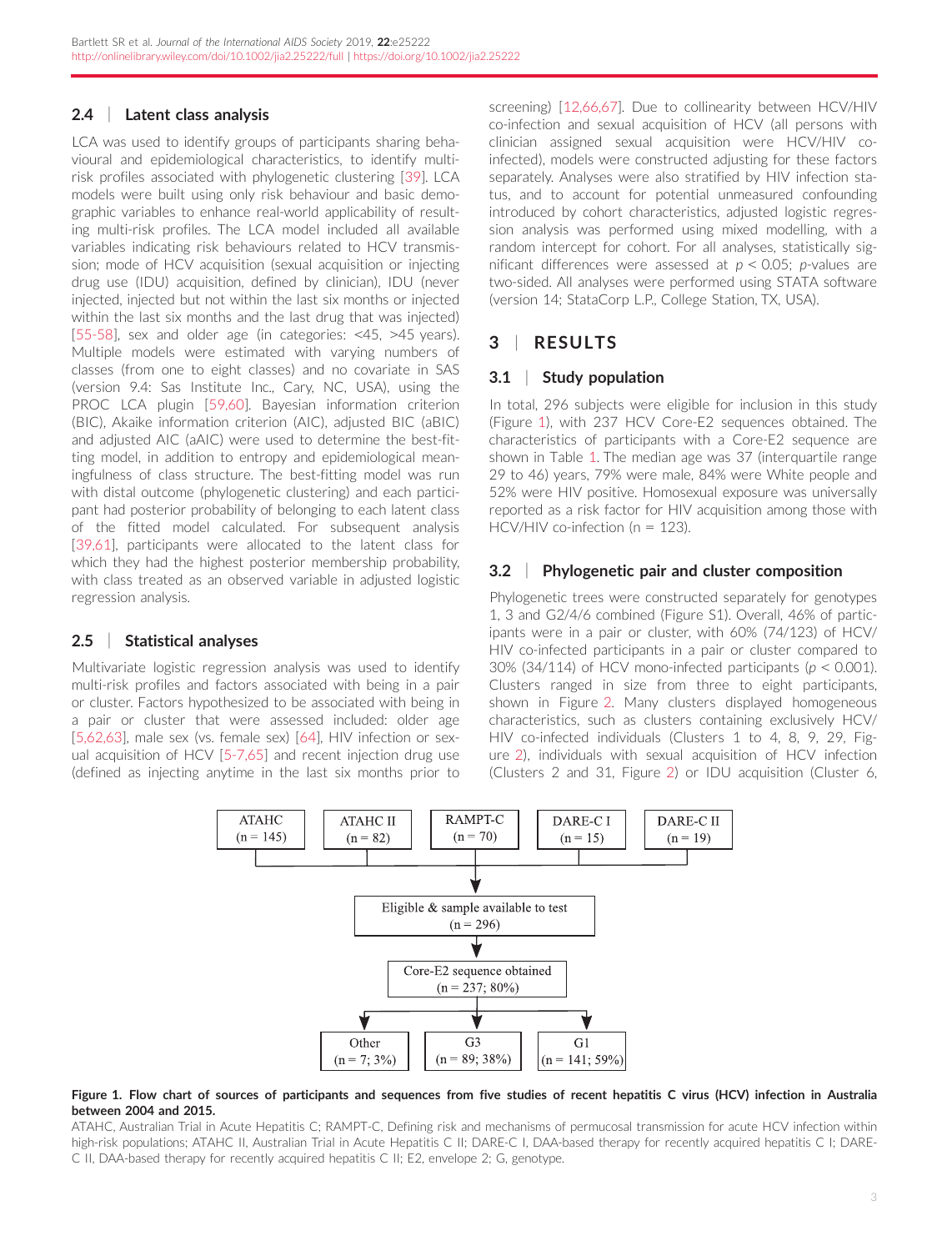<span id="page-3-0"></span>Table 1. Characteristics of participants with an available hepatitis C virus (HCV) Core-E2 sequence from five studies of recent HCV infection in Australia and New Zealand recruited between 2004 and 2015

| Characteristic<br>Period of study                | Overall       | <b>ATAHC I</b> | <b>RAMPT-C</b> | <b>ATAHC II</b> | DARE-C I       | <b>DARE-CII</b> |
|--------------------------------------------------|---------------|----------------|----------------|-----------------|----------------|-----------------|
| recruitment/follow-up                            |               | 2004 to 2007   | 2009 to 2013   | 2011 to 2013    | 2013 to 2015   | 2014 to 2015    |
| Period of study recruitment/follow-up            |               | 2004 to 2007   | 2009 to 2013   | 2011 to 2013    | 2013 to 2015   | 2014 to 2015    |
| Total n (%)                                      | $(n = 237)$   | $(n = 119)$    | $(n = 25)$     | $(n = 60)$      | $(n = 15)$     | $(n = 18)$      |
| Age (median years,                               | 38 (29 to 46) | 33 (25 to 41)  | 45 (37 to 50)  | 41 (32 to 47)   | 46 (44 to 53)  | 44 (31 to 50)   |
| $Q2$ to $Q3$ )                                   |               |                |                |                 |                |                 |
| Gender                                           |               |                |                |                 |                |                 |
| Female                                           | 37 (16%)      | 28 (24%)       | $\rm{a}$       | 8 (13%)         | $O(0\%)$       | 1(6%)           |
| Male                                             | 187 (79%)     | 81 (68%)       | 25 (100%)      | 52 (87%)        | 13 (87%)       | 16 (89%)        |
| Otherb                                           | 13 (5%)       | 10 (8%)        | $O(0\%)$       | $O(0\%)$        | 2(13%)         | 1(6%)           |
| City                                             |               |                |                |                 |                |                 |
| Sydney                                           | 109 (46%)     | 46 (39%)       | 14 (56%)       | 28 (47%)        | 13 (87%)       | 8 (44%)         |
| Melbourne                                        | 88 (37%)      | 50 (42%)       | 11 (44%)       | 22 (37%)        | $O(0\%)$       | 5 (28%)         |
| Adelaide                                         | 27 (11%)      | 15 (13%)       | а              | 10 (17%)        | 2(11%)         | $\rm{a}$        |
| Other <sup>c</sup>                               | 13 (6%)       | 8 (7%)         | а              | a               | a              | 5 (28%)         |
| HIV infection                                    |               |                |                |                 |                |                 |
| Positive                                         | 123 (52%)     | 36 (30%)       | 24 (96%)       | 38 (63%)        | 11 (73%)       | 14 (78%)        |
| Negative                                         | 114 (48%)     | 83 (70%)       | 1(4%)          | 22 (37%)        | 4 (27%)        | 4(22%)          |
| Acquisition of HCV <sup>d</sup>                  |               |                |                |                 |                |                 |
| Sexual                                           | 97 (41%)      | 36 (30%)       | 18 (72%)       | 26 (43%)        | 9(60%)         | 8 (44%)         |
| Injecting drug use                               | 121 (51%)     | 68 (57%)       | 7 (28%)        | 33 (55%)        | 4 (27%)        | 9(50%)          |
| Unknown                                          | 19 (8%)       | 15 (13%)       | $O(0\%)$       | 1(2%)           | 2(13%)         | 1(6%)           |
| Estimated year of HCV acquisition                |               |                |                |                 |                |                 |
| 2003 to 2005                                     | 72 (30%)      | 72 (%)         | $\rm{a}$       | a               | $\overline{a}$ | $\mathsf{a}$    |
| 2006 to 2008                                     | 48 (20%)      | 47 (%)         | 1(4%)          | $\mathsf a$     | $\mathsf a$    | $\mathsf a$     |
| 2009 to 2011                                     | 43 (19%)      | $\rm{a}$       | 22 (88%)       | 20 (33%)        | 1 (7%)         | $\rm{a}$        |
| 2012 to 2014                                     | 74 (31%)      | a              | 2(8%)          | 40 (67%)        | 14 (93%)       | 18 (100%)       |
| HCV genotype                                     |               |                |                |                 |                |                 |
| 1a                                               | 131 (55%)     | 59 (50%)       | 17 (68%)       | 30 (50%)        | 14 (93%)       | 11 (61%)        |
| 1 <sub>b</sub>                                   | 10 (4%)       | 8 (7%)         | $O(0\%)$       | 1(2%)           | 1 (7%)         | $O(0\%)$        |
| За                                               | 89 (38%)      | 48 (40%)       | 7(28%)         | 28 (46%)        | $O(0\%)$       | 6 (33%)         |
| 2/4/6                                            | 7(3%)         | 3(3%)          | 1(4%)          | 1(2%)           | $O(0\%)$       | 1(6%)           |
| Injection drug use                               |               |                |                |                 |                |                 |
| Never injected                                   | 57 (24%)      | 18 (15%)       | 14 (56%)       | 15 (25%)        | 7(47%)         | 3(16%)          |
| Injected ever, but not recently <sup>e</sup>     | 78 (33%)      | 52 (44%)       | 5 (20%)        | 10 (17%)        | 2(13%)         | 9(50%)          |
| Injected recently <sup>e</sup>                   | 89 (37%)      | 42 (35%)       | 6(24%)         | 34 (56%)        | 2(13%)         | 5 (28%)         |
| Unknown                                          | 13 (5%)       | 7(6%)          | $O(0\%)$       | 1(2%)           | 4 (27%)        | 1(6%)           |
| Drug recently <sup>e</sup> injected <sup>†</sup> |               |                |                |                 |                |                 |
| Heroin                                           | 16 (18%)      | 14 (33%)       | $O(0\%)$       | 2(6%)           | $O(0\%)$       | $O(0\%)$        |
| Methadone/buprenorphine                          | 18 (20%)      | 18 (43%)       | $O(0\%)$       | $O(0\%)$        | $O(0\%)$       | O (0%)          |
| Other opioids                                    | 7 (8%)        | 5(12%)         | $O(0\%)$       | 1 (3%)          | 1 (50%)        | $O(0\%)$        |
| Methamphetamine/amphetamine                      | 30 (34%)      | $O(0\%)$       | $6(100\%)$     | 18 (53%)        | 1(50%)         | 5 (100%)        |
| Unknown                                          | 18 (20%)      | 5 (12%)        | $O(0\%)$       | 13 (38%)        | $O(0\%)$       | $0(0\%)$        |
| Opioid substitution therapy ever                 | 25 (11%)      | 16 (13%)       | $O(0\%)$       | 8 (13%)         | 1 (7%)         | $O(0\%)$        |

Percentages indicate column percentages, except for drug last injected<sup>f</sup>. .

ATAHC, Australian Trial in Acute Hepatitis C; RAMPT-C, Defining risk and mechanisms of permucosal transmission for acute HCV infection within high-risk populations; ATAHC II, Australian Trial in Acute Hepatitis C II; DARE-C I, DAA-based therapy for recently acquired hepatitis C I; DARE-C II, DAA-based therapy for recently acquired hepatitis C II; Q, quartiles; NA, variable not available for study.

aVariable not applicable to study; <sup>b</sup>other includes one transgender subject and 12 subjects for which variable was unavailable; <sup>c</sup>Newcastle, Brisbane, Auckland or Perth; <sup>d</sup>acquisition was determined by the clinician according to reported risk factors; <sup>e</sup>within last six months prior to sample date; <sup>f</sup>among people who reported recent injecting (within last six months prior to sample date).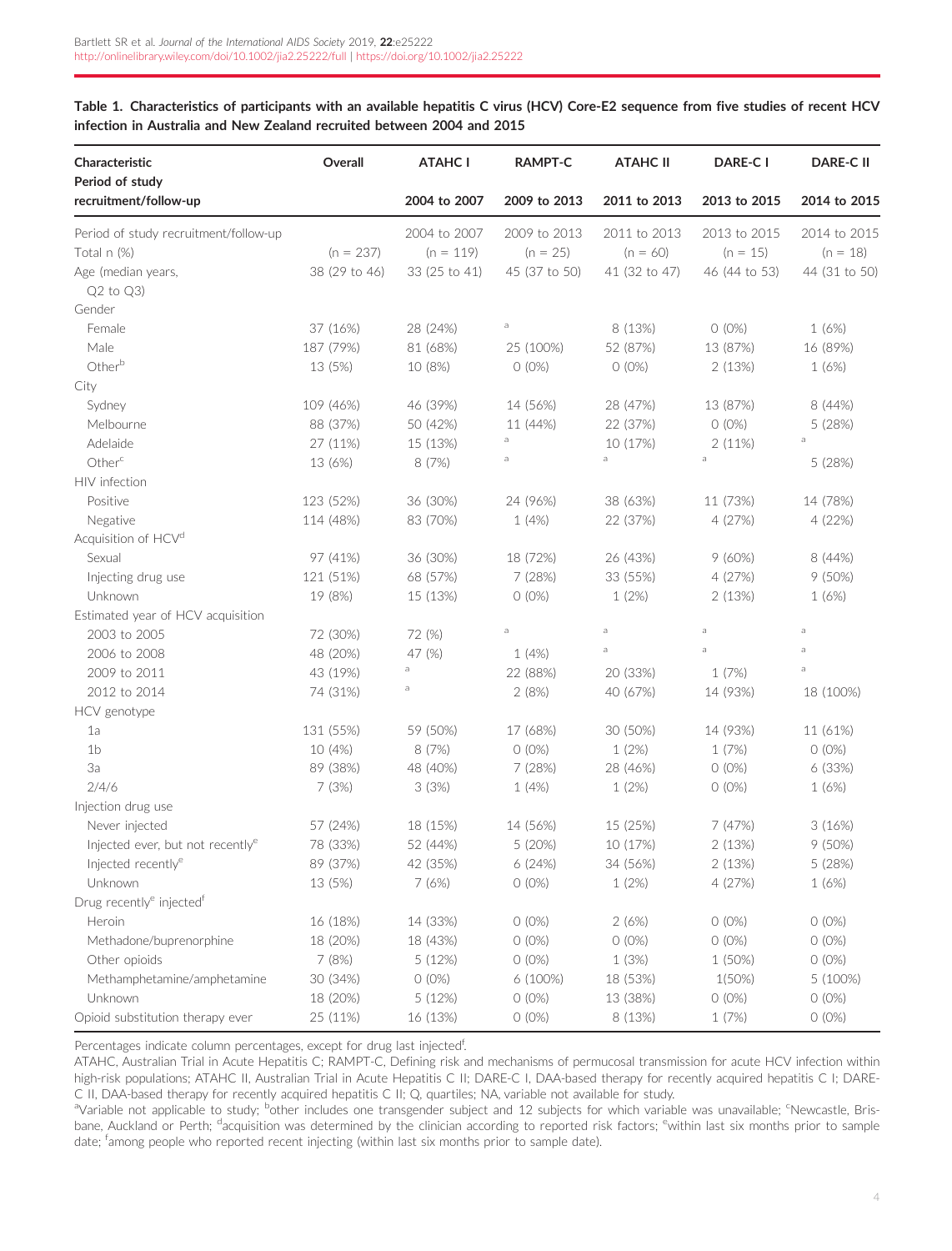

Figure 2. Clusters from maximum likelihood phylogenetic trees, constructed with sequences from Core-E2 region of hepatitis C virus (HCV) obtained from people with recent infection in Australia between 2004 and 2015 (full trees in Figure S1).

All identified clusters at <5% mean maximum genetic distance cutoff are displayed (genotype 1a numbered #1 to 9 and genotype 3a numbered #28 to 31). Scale bars indicate nucleotide substitutions per site. Tip names are coloured by latent class analysis (LCA) highest posterior probability classes (Class 1: PWID; Class 2: HIV-positive GBSM or Class 3: GBSM with injecting drug use (IDU)). Numbers at tips represent estimated year of infection for each participant (if available) and letters represent the city where participants were recruited. Squares represent males, circles females, filled circles or squares represent a participant with HCV/HIV co-infection, empty circles or squares represent HCV mono-infection, and light green represents participants who are over 45 years of age, with blue representing under 45 years of age. Small diamonds represent participants who acquired HCV infection sexually, with pentagons representing IDU acquisition. A triangle represents participants never reporting IDU, an empty star represents reporting IDU ever but not recently and a filled star represents reporting recent IDU.

Figure 2), individuals with history of IDU (Clusters 2 and 6, Figure 2) or individuals from one city (Clusters 1, 3, 6, 7, 9, 29 to 31, Figure 2). Some clusters displayed heterogeneous characteristics, such as mixing of age categories, route of acquisition of HCV and IDU history.

### 3.3 | Factors associated with membership in a pair or cluster overall

In a logistic regression model adjusting for age, gender and city, only HIV infection remained associated with membership in a pair/cluster (vs. HCV mono-infection; adjusted odds ratio (AOR), 2.30; 95% confidence interval (CI), 1.07, 4.94) (Table S1). In a logistic regression model adjusting for age, gender, city and mode of HCV acquisition, only HCV genotype 3a infection (vs. genotype 1a; AOR, 2.09, 95% CI, 1.11, 3.95) and infection with an HCV genotype other than 1a or 3a (vs. genotype 1a; AOR, 3.98, 95% CI, 1.21, 13.02) remained associated with being in a pair/cluster (Table S1).

### 3.4 | Factors associated with membership of a pair or cluster, stratified by HIV infection status

In logistic regression analysis stratified by HIV infection status, among HCV mono-infected participants, only HCV genotype 3a (vs. genotype 1a; AOR, 4.35, 95% CI, 1.42, 13.30) was associated with being in a pair/cluster (Table S2). Among HCV/HIV co-infected participants, no factors were significant (Table S3).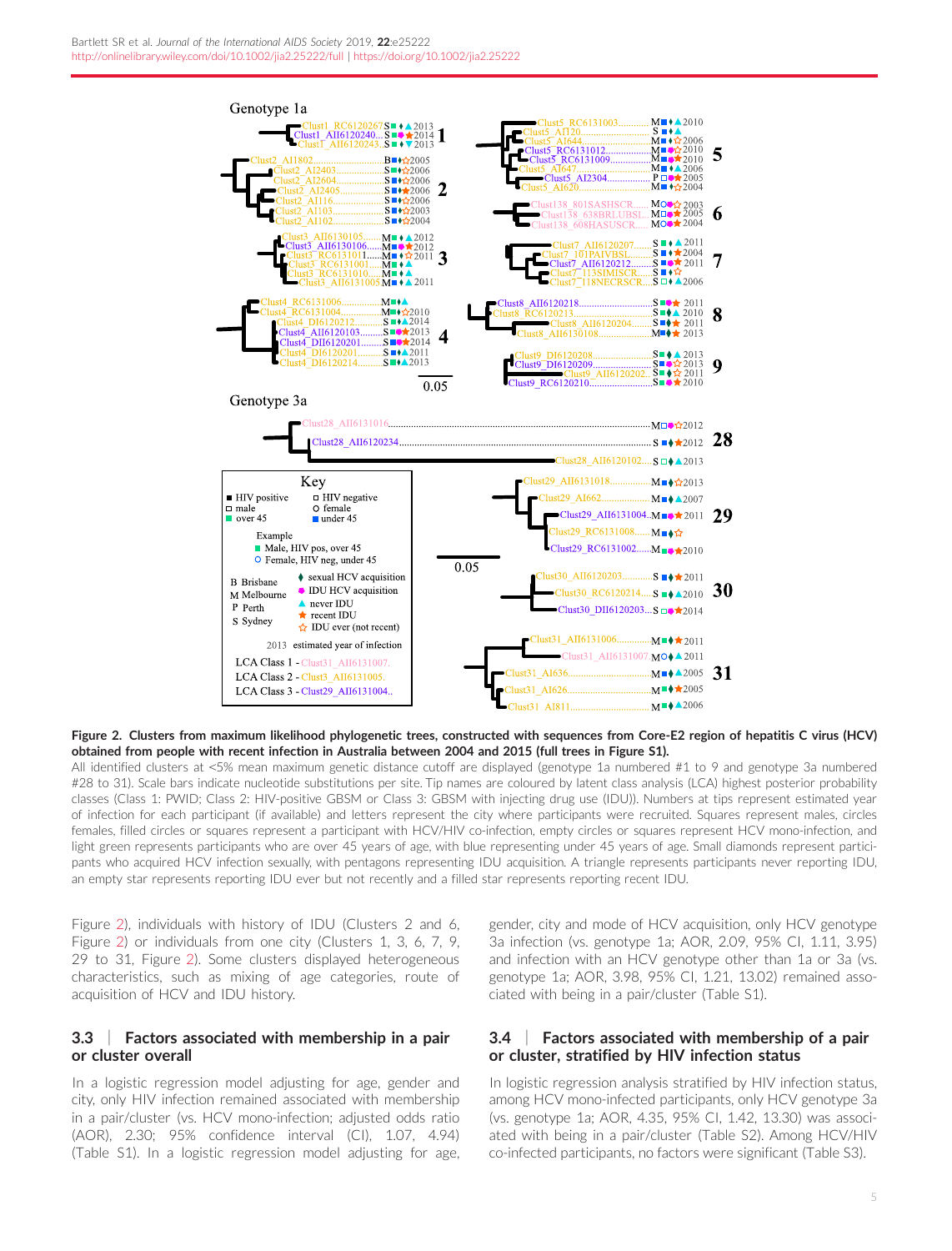#### 3.5 | Multi-risk profiles

After comparison of fit statistics, a model with three classes was found to be best fit (Table S4). Based on item response probabilities for observed classes, multi-risk profiles were named according to relative distributions of participant characteristics (Table 2). Class 1 was named "PWID," as class probability for having recently injected drugs or acquiring HCV through IDU were highest for this class, and no participants assigned to this class had HIV infection. Class 2 was named "HIV-positive GBM with low probability of IDU," as class probability for being male was almost 1, probability of acquiring HCV sexually was almost 1, probability of having never injected drugs was highest in this class, and almost all participants assigned to this class had HIV co- infection. Class 3 was named "GBM with IDU & sexual risk behaviour," as class probability for being male was almost 1, probability of recently injecting methamphetamine was highest, and the

Table 2. Response probability for characteristics of the three multi-risk profiles identified by Latent Class Analysis among five studies of recent hepatitis C virus (HCV) infection in Australia and New Zealand recruited between 2004 and 2015

|                                                                     |             | Class response probability                                          |                                                 |  |  |  |  |  |
|---------------------------------------------------------------------|-------------|---------------------------------------------------------------------|-------------------------------------------------|--|--|--|--|--|
|                                                                     | Class 1     | Class <sub>2</sub>                                                  | Class <sub>3</sub><br><b>GBM</b> with           |  |  |  |  |  |
| Characteristic                                                      | <b>PWID</b> | <b>HIV-positive</b><br><b>GBM</b> with<br>low probability<br>of IDU | <b>IDU &amp;</b><br>sexual<br>risk<br>behaviour |  |  |  |  |  |
| Probability of class<br>membership                                  | 0.31        | 0.39                                                                | 0.30                                            |  |  |  |  |  |
| Aged over 45 years                                                  | < 0.01      | 0.52                                                                | 0.33                                            |  |  |  |  |  |
| Male                                                                | 0.53        | 0.96                                                                | 0.98                                            |  |  |  |  |  |
| Acquisition of HCV <sup>b</sup>                                     |             |                                                                     |                                                 |  |  |  |  |  |
| IDU                                                                 | >0.99       | < 0.01                                                              | 0.79                                            |  |  |  |  |  |
| Sexual                                                              | < 0.01      | >0.99                                                               | 0.21                                            |  |  |  |  |  |
| <b>IDU</b> history                                                  |             |                                                                     |                                                 |  |  |  |  |  |
| Most recently <sup>^</sup> injected<br>heroin                       | 0.31        | 0.01                                                                | < 0.01                                          |  |  |  |  |  |
| Most recently <sup>^</sup> injected<br>methamphetamine <sup>a</sup> | 0.29        | 0.11                                                                | 0.52                                            |  |  |  |  |  |
| Have injected ever, but<br>not recently                             | 0.38        | 0.25                                                                | 0.48                                            |  |  |  |  |  |
| Never injected                                                      | 0.02        | 0.63                                                                | < 0.01                                          |  |  |  |  |  |
| HIV positive <sup>c</sup>                                           | < 0.01      | 0.96                                                                | 0.60                                            |  |  |  |  |  |

HCV, hepatitis C virus; PWID, people who inject drugs; GBM, gay and bisexual men; IDU, injecting drug use; HIV, human immunodeficiency virus.

^recent defined as within last 6 months; <sup>a</sup>Methamphetamine or amphetamine; <sup>b</sup>acquisition was determined by the clinician according to reported risk factors; 'HIV co-infection was not included in model used to build latent classes due to collinearity with sexual acquisition of HCV. However, proportion of people with HIV co-infection in each class was estimated here by assigning individuals to the class with highest posterior membership probability.

majority of participants had HIV co- infection. Almost all clusters contained mostly participants assigned to Class 2, with small numbers of participants assigned to Class 3 distributed among these clusters. Only three clusters contained participants assigned to Class 1, with this class having the lowest likelihood of being in a cluster.

### 3.6 | Multi-risk profiles associated with being in a pair or cluster

In unadjusted logistic regression analysis, both Class 2 "HIVpositive GBM with low probability of IDU'' and Class 3 "GBM with IDU & sexual risk behaviour" (vs. Class 1 PWID) were associated with membership in a pair/cluster (Table [3\)](#page-6-0). In adjusted analysis, membership in a pair/cluster was associated with Class 2 (vs. Class 1; AOR, 3.40, 95% CI, 1.52, 7.60), HCV genotype 3a infection (vs. genotype 1a; AOR, 1.94, 95% CI, 1.06, 3.57) and infection with a non 1a/3a HCV genotype (vs. genotype 1a; AOR, 4.26, 95% CI, 1.31, 13.84).

# 4 | DISCUSSION

This study characterizes associations between overlapping and co-occurring risk factors and HCV phylogenetic clustering among participants from five studies of recent HCV infection in Australia and New Zealand between 2004 and 2015. HIV/HCV co-infection, recruitment in Melbourne and HCV genotype 3a infection were independently associated with being in a pair or cluster. LCA identified three multi-risk profiles that included: (1) "PWID", (2) "HIV-positive GBM with low probability of IDU" and (3) "GBM with IDU & sexual risk behaviour." Phylogenetic clustering was independently associated with membership in risk profile (2) "HIV-positive GBM with low probability of IDU" after adjusting for other factors. These findings suggest that there are different sub-populations at risk of HCV transmission even within those identifying as having a sexual or drug use risk. Thus, although both risk groups 2 and 3 had potential for sexual transmission, networks were able to be potentially identified based on combinations of risk factors. Different strategies may be warranted to address transmission within different networks. These findings identify a combination of participant characteristics that may be associated with HCV transmission or acquisition, providing potential targets for the implementation of public health interventions. This study describes a robust methodology for understanding populations at greater risk of viral transmission where risk factors overlap or co-occur.

The association between HCV subtype 3a and phylogenetic clustering, with all clusters containing individuals infected over multiple years, is consistent with other reports of an increased proportion of incident HCV infection as a result of subtype 3a, compared to 1a, particularly among HIV-negative PWID [[68](#page-9-0)], a smaller population of infected people, and more recent introduction of subtype 3a to Australia, compared to 1a [\[69](#page-9-0)]. This phenomenon has also been observed in countries such as Scotland [\[70\]](#page-9-0), Germany [\[71,72](#page-9-0)], England [[73](#page-9-0)], Canada and the United States [\[69](#page-9-0)]. This contrasts with a previous analysis which found an association between HCV subtype 1a and phylogenetic clustering [\[28](#page-8-0)], which may be explained by the more recent period of recruitment and higher proportion of participants with HCV/HIV co-infection sampled in this study. This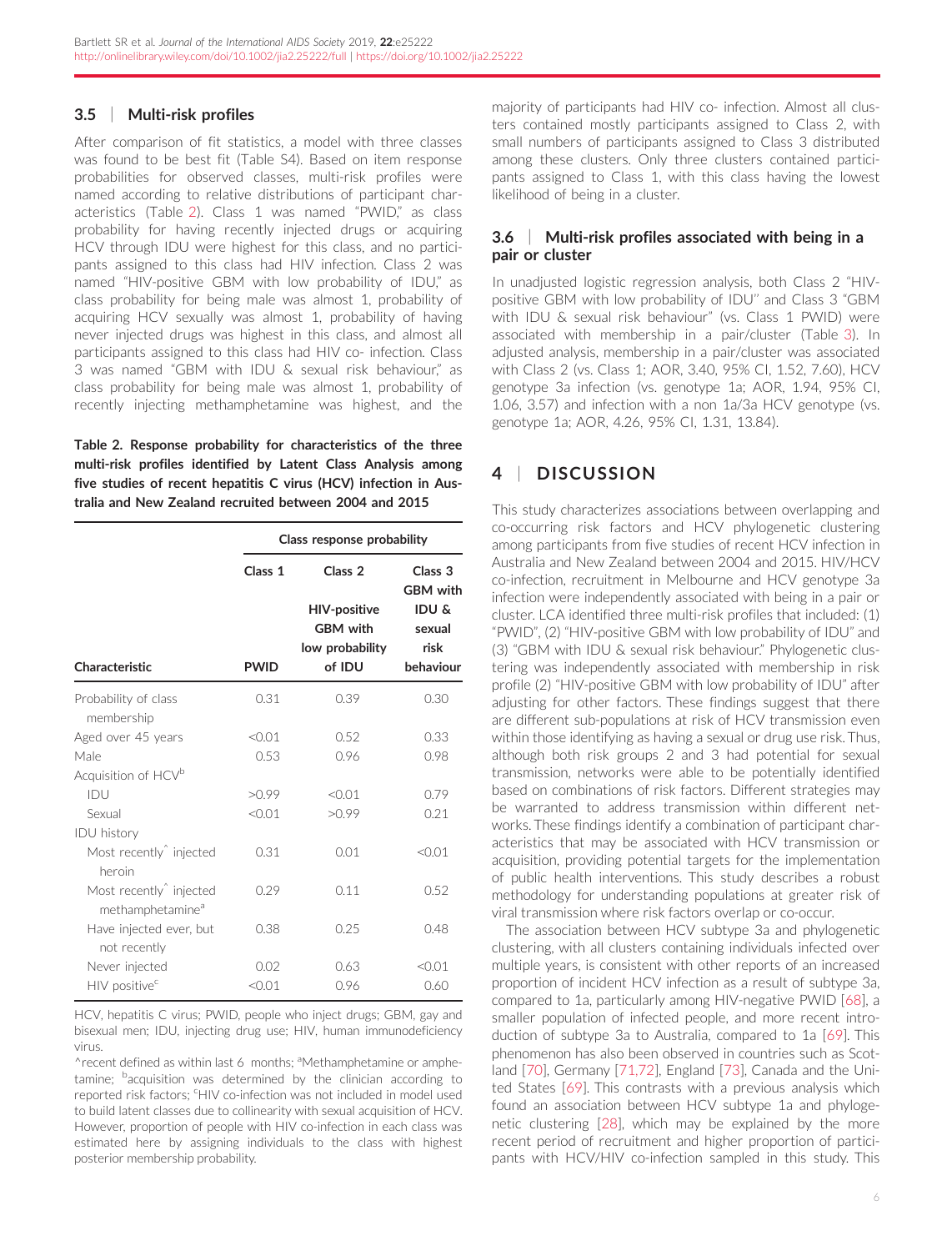<span id="page-6-0"></span>Table 3. Multivariate logistic regression of factors associated with phylogenetic clustering, including multi-risk profiles, among hepatitis C virus (HCV) Core-E2 sequences (at 5% genetic distance threshold) among participants from five studies of recent HCV infection in Australia and New Zealand recruited between 2004 and 2015

| Characteristic                                             | Overall     | Unclustered Clustered |             | Membership in cluster $n \geq 2$ |             |         |                                      |                        |       |                                    |                |                |
|------------------------------------------------------------|-------------|-----------------------|-------------|----------------------------------|-------------|---------|--------------------------------------|------------------------|-------|------------------------------------|----------------|----------------|
|                                                            |             |                       |             | <b>Unadjusted</b>                |             |         | <b>Adjusted for HIV</b><br>infection |                        |       | Adjusted for multi-risk<br>profile |                |                |
| Total n (%)                                                | $(n = 237)$ | $(n = 129)$           | $(n = 108)$ | Odds<br>ratio                    | 95% CI      | p       | Odds<br>ratio                        | 95% CI                 | p     | Odds<br>ratio                      | 95% CI         | р              |
| City                                                       |             |                       |             |                                  |             |         |                                      |                        |       |                                    |                |                |
| Other <sup>a</sup>                                         | 40 (17%)    | 28 (21%)              | 12 (11%)    | Ref                              |             |         | Ref                                  |                        |       | Ref                                |                |                |
| Sydney                                                     | 109 (46%)   | 57 (44%)              | 52 (48%)    | 2.13                             | 0.98, 4.61  | 0.056   | 1.15                                 | 0.47, 2.81             | 0.753 | 1.41                               | 0.60, 3.29     | 0.433          |
| Melbourne                                                  | 88 (37%)    | 44 (34%)              | 44 (41%)    | 2.33                             | 1.05, 5.17  | 0.037   | 1.71                                 | 0.73, 4.02             | 0.217 | 2.18                               | 0.93, 5.09     | 0.072          |
| HIV infection                                              |             |                       |             |                                  |             |         |                                      |                        |       |                                    |                |                |
| Negative                                                   | 114 (48%)   | 80 (62%)              | 34 (31%)    | Ref                              |             |         | Ref                                  |                        |       | N <sub>1</sub>                     | N <sub>1</sub> | N <sub>1</sub> |
| Positive                                                   | 123 (52%)   | 49 (38%)              | 74 (69%)    | 3.55                             | 2.07, 6.09  | < 0.001 | 2.73                                 | 1.45, 5.15             | 0.002 | N <sub>1</sub>                     | N <sub>1</sub> | N <sub>1</sub> |
| HCV genotype                                               |             |                       |             |                                  |             |         |                                      |                        |       |                                    |                |                |
| 1a                                                         | 131 (55%)   | 86 (67%)              | 45 (42%)    | Ref                              |             |         | Ref                                  |                        |       | Ref                                |                |                |
| За                                                         | 89 (38%)    | 38 (29%)              | 51 (47%)    | 2.56                             | 1.47, 4.46  | 0.001   | 1.83                                 | 0.99, 3.37             | 0.052 | 1.94                               | 1.06, 3.57     | 0.032          |
| Other                                                      | 17 (7%)     | 5(4%)                 | 12 (11%)    | 4.59                             | 1.52, 13.83 | 0.007   | 3.28                                 | 1.02, 10.54 0.046 4.26 |       |                                    | 1.31, 13.84    | 0.016          |
| Multi-risk profile <sup>b</sup>                            |             |                       |             |                                  |             |         |                                      |                        |       |                                    |                |                |
| Class 1 PWID                                               | 59 (25%)    | 45 (34%)              | 14 (13%)    | Ref                              |             |         | N <sub>1</sub>                       | N <sub>1</sub>         | N1    | Ref                                |                |                |
| Class 2 HIV-positive<br>GBM with low<br>probability of IDU | 97 (41%)    | 42 (33%)              | 55 (51%)    | 4.21                             | 2.05, 8.66  | < 0.001 | N <sub>1</sub>                       | N <sub>1</sub>         | N1    | 3.40                               | 1.52, 7.60     | 0.003          |
| Class 3 GBM with<br>IDU & sexual risk<br>behaviour         | 81 (34%)    | 42 (33%)              | 39 (36%)    | 2.98                             | 1.42, 6.26  | 0.004   | N <sub>1</sub>                       | N <sub>1</sub>         | N1    | 2.22                               | 0.96, 5.15     | 0.062          |

Percentages indicate column percentages. Factors remaining significant in adjusted analyses ( $p < 0.05$ ) are highlighted in bold.

HIV, human immunodeficiency virus; HCV, hepatitis C virus; PWID, people who inject drugs; GBM, gay and bisexual men; IDU, injecting drug use, CI, confidence interval; NI, not included; Ref, reference.

<sup>a</sup>Adelaide, Newcastle, Auckland, Brisbane or Perth; <sup>b</sup>multi-risk profile assigned corresponds to the profile with the highest posterior probability for that individual.

observed recent increase in transmission of subtype 3a supports broad availability and uptake of potent pan-genotypic DAA regimens.

This study found that HCV/HIV co-infection was independently associated with phylogenetic clustering. HIV infection was acquired exclusively homosexually among participants with HCV/HIV co-infection in this study; however, many participants with HCV/HIV co-infection reported both sexual and drug risk factors for HCV acquisition. While evidence has emerged that supports sexual transmission of HCV among GBM, both with and without HIV co-infection [\[41,74,75\]](#page-9-0), the presence of cooccurring and overlapping risk factors among participants may conceal the contribution that sexual networks have on HCV transmission. While sexual acquisition of HCV infection was not associated with phylogenetic clustering, membership in the multi-risk profile Class (2) "HIV-positive GBM with low probability of IDU" was independently associated with phylogenetic clustering. This multi-risk profile consisted of males who exclusively had HCV/HIV co-infection, acquired HCV infection sexually and reported very little IDU, either recently or ever. This pattern was also evident in clusters observed that contained

HIV-positive men with no history of IDU and reported sexual acquisition of HCV (e.g. Clusters 3 and 31, Figure 2). This supports previous findings suggesting the sexual networks among HIV-positive GBM through which HCV is transmitted are highly connected in Australia [\[24\]](#page-8-0), and have potentially been densely sampled in this study, particularly compared to injecting networks among heterosexual PWID. It is also possible that IDU is under-reported in this population, due to stigma associated with it [\[26,76,77](#page-8-0)], particularly in healthcare settings such as where these studies were recruited from.

The diagnosis of acute HCV infection has recently increased among HIV-negative GBM [[78-80\]](#page-9-0). While this may be driven by increased testing and heightened awareness of HCV infection risk among this population, it has raised concern that with increased uptake of pre-exposure prophylaxis (PrEP) to prevent HIV infection [[81,82](#page-9-0)], HCV infections may continue to rise among HIV-negative GBM. It is possible that real time detection of this type of phylogenetic signal could be useful as a trigger to implement more in depth public health monitoring and interventions, such as increasing awareness around risk of sexual transmission of HCV among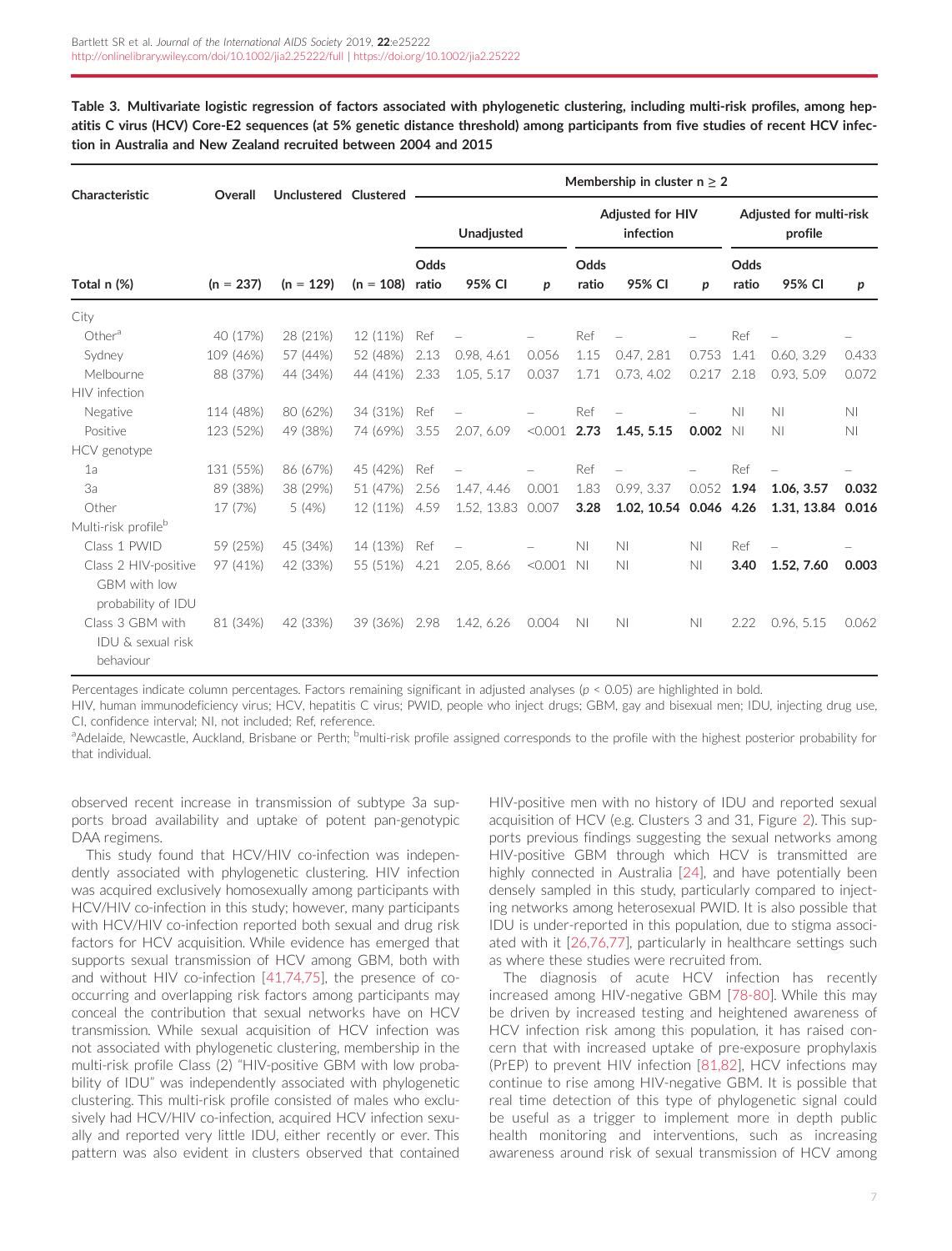GBM [\[83,84\]](#page-9-0), and tailoring education to individuals based on their HIV infection status [\[85\]](#page-9-0). Phylogenetic analysis of HCV NS5B sequences from HIV-negative GBM receiving PrEP in Amsterdam demonstrated GBM-specific HCV clusters containing both HIV-positive and HIV-negative individuals [\[86\]](#page-9-0). Interventions implemented because of real time detection of phylogenetic signals in HCV are being developed and evaluated in the Netherlands and the United States [[87](#page-9-0)], and may be useful in Australia to reduce transmission of HCV and investigate HCV outbreaks.

The multi-risk profile Class (3) "GBM with IDU & sexual risk behaviour" had a combination of HCV acquisition through both sexual and drug use, and reported high proportions of recent methamphetamine injection, indicating the overlapping concurrent transmission risks present. Membership in this group was not independently associated with phylogenetic clustering. This finding suggests that members were more likely to have acquired their infection from people who were not sampled in this study, and that these networks are both broader and have not been sampled densely in this study. Those not sampled in this study were people with chronic HCV infection, and potentially people who are less likely to attend tertiary clinics or hospitals where participants in these studies were recruited. People who may be less likely to attend such settings are marginalized people or those not engaged in the healthcare system, particularly PWID [[88,89](#page-9-0)]. This highlights the need to provide HCV testing and treatment in non-tertiary clinics and other places where the people who need to access these services are most likely to visit. This also suggests that different strategies to prevent and treat HCV infection among GBM who inject methamphetamine may be needed to reduce transmission of HCV infection in this group.

This study demonstrates that LCA can be extremely useful to identify critical differences in potential transmission risk between groups that remain otherwise hidden. The methods described here can be used to examine unmeasured subgroups of participants based on multiple indicators, rather than individual factors, and overcomes some of the difficulties with traditional epidemiological methods used to investigate risk factors. While the classes identified do not represent actual individuals in the population, the LCA provides a useful mechanism for representing the heterogeneity of factors across the population.

Limitations include limited sampling of extremely high-risk populations, such as PWID, particularly those in prison or otherwise unengaged in tertiary care, and the exclusion of chronically infected individuals. The network through which HCV is transmitted among HIV-positive GBM has been sampled densely, in comparison to the network through which HCV is transmitted among HIV-negative PWID. This is likely to have influenced the high overall proportion of phylogenetic clustering observed in this study. There is also difficulty in distinguishing between sexual and IDU as the route of HCV infection acquisition among people who report both categories of risk factors. However, creating multi-risk profiles as done in this analysis can help to overcome this issue. There were also sampling bias in the way people were recruited to these studies, as they were conducted in tertiary care settings, and without any network-based or respondent-driven recruitment. Sampling was also limited by geographical area, with only selected sites in a limited number of Australian and New Zealand cities recruiting subjects; therefore, this study is not a random sample of the eligible populations and contains some bias.

# 5 | CONCLUSIONS

A high proportion of phylogenetic clustering observed among participants with HCV/HIV co-infection suggests transmission of HCV may occur through highly connected networks of HIV-positive GBM. Increased screening and rapid delivery of HCV DAA treatment as prevention among HIV-positive GBM should be considered, as it may be effective to reduce transmission of HCV in this population. There may also be a role for real time monitoring of the phylogeny, to detect signals related to transmission "hot spots" and trigger implementation of public health interventions. Transmission of HCV and HIV can occur rapidly through injecting and sexual networks [\[90,91\]](#page-10-0), and outbreak investigation using phylogenetic clustering analyses could improve monitoring and detection of emerging epidemics. This study provides a foundation upon which transmission of HCV among people with recent infection can be evaluated in the future, particularly in the setting of implementation of treatment as prevention to eliminate HCV infection among particular populations.

#### COMPETING INTEREST

Dr. Grebely is a consultant/advisor and has received research grants from Abb-Vie, Bristol Myers Squibb (BMS), Cepheid, Gilead Sciences and Merck. Dr. Dore is a consultant/advisor and has received research grants from Abbvie, BMS, Gilead, Merck, Janssen and Roche. Dr. Martinello has received speaker payments from Abbvie. Dr. Hellard and Dr. Lloyd received investigator initiated research funding from Gilead Sciences, Abbvie and BMS. Dr. Bradshaw has received investigator imitated research funding from Viiv and Janssen.

#### **AUTHORS' AFFILIATIONS**

<sup>1</sup>Kirby Institute, UNSW, Sydney, NSW, Australia; <sup>2</sup>St Vincent's Clinical School, UNSW, Sydney, NSW, Australia; <sup>3</sup>Department of Gastroenterology, St Vincent's Hospital Sydney, Sydney, Australia; <sup>4</sup>National Infection Service, Public Health England, London, UK; <sup>5</sup>Royal Adelaide Hospital, Adelaide, SA, Australia; <sup>6</sup>School of Medical Sciences, UNSW, Sydney, NSW, Australia; <sup>7</sup>The Burnet Institute, Melbourne, Vic., Australia

#### **AUTHORS' CONTRIBUTIONS**

GVM was the principal investigator of the ATAHC II, DARE-C I and DARE-C II studies. MD was the principal investigator of the RAMPT-C study. GJD, MH and DS were the co-investigators for the ATAHC, ATAHC II, DARE-C I, DARE-C II and RAMPT-C studies. SRB, TLA, GJD, GVM and JG conceived and designed this study, with input from BPJ, MM, MD, DB, ARL and MH. SRB, FMJL and DB performed all the laboratory work. SRB had access to the data in the study and takes responsibility for the integrity of the data and the accuracy of the results. SRB performed the statistical analyses with input from MM, BPJ, JG, GVM and TLA. SRB wrote the first draft of the article with input from JG, GVM, GJD and TLA. All authors critically reviewed the first draft of the article and approved the final version to be submitted.

#### ACKNOWLEDGEMENTS

The cooperation of participants in ATAHC, ATAHC II, DARE-C I, DARE-C II and RAMPT-C is gratefully acknowledged, as is the work of researchers and staff involved in these studies, in particular Barbara Yeung, Laurence Maire, Amanda Erratt and Danica Martinez.

#### FUNDING

This work was supported by the United States National Institutes of Health [R01 DA 15999-01], National Health and Medical Research Council (NHMRC)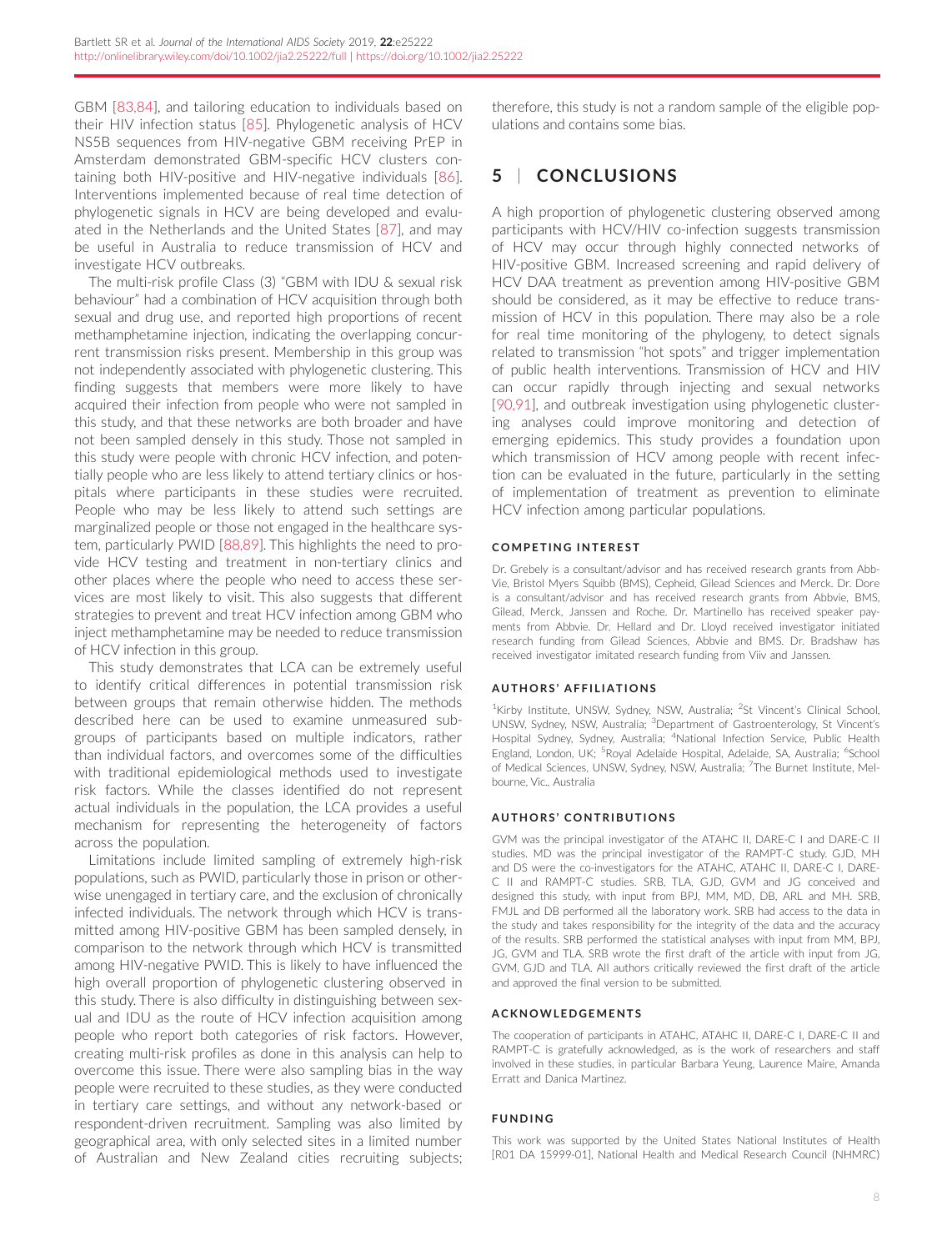<span id="page-8-0"></span>project grant 568859 and the Australian Government Department of Health. The views expressed in this publication do not necessarily represent the position of the Australian Government. JG is supported by a NHMRC Career Development Fellowship, GD is supported by a NHMRC Practitioner Research Fellowship and LM is supported by a NHMRC Senior Research Fellowship. MH is supported by a NHMRC Principal Research Fellowship. The Burnet Institute receives funding from the Victorian Government Operational Infrastructure Support Program.

#### REFERENCES

1. Degenhardt L, Peacock A, Colledge S, Leung J, Grebely J, Vickerman P, et al. Global prevalence of injecting drug use and sociodemographic characteristics and prevalence of HIV, HBV, and HCV in people who inject drugs: a multistage systematic review. Lancet Global Health. 2017;5(12):e1192–207.

2. Hagan H, Jordan AE, Neurer J, Cleland CM. Incidence of sexually transmitted hepatitis C virus infection in HIV-positive men who have sex with men. AIDS. 2015;29(17):2335–45.

3. Jordan AE, Perlman DC, Neurer J, Smith DJ, Des Jarlais DC, Hagan H. Prevalence of hepatitis C virus infection among HIV+ men who have sex with men: a systematic review and meta-analysis. Int J STD AIDS. 2016;28(2):145– 59.

4. Platt L, Easterbrook P, Gower E, McDonald B, Sabin K, McGowan C, et al. Prevalence and burden of HCV co-infection in people living with HIV: a global systematic review and meta-analysis. Lancet Infect Dis. 2016;16(7):797–808.

5. Matthews GV, Pham ST, Hellard M, Grebely J, Zhang L, Oon A, et al. Patterns and characteristics of hepatitis C transmission clusters among HIV-positive and HIV-negative individuals in the Australian trial in acute hepatitis C. Clin Infect Dis. 2011;52(6):803–11.

6. van de Laar T, Pybus O, Bruisten S, Brown D, Nelson M, Bhagani S, et al. Evidence of a large, international network of HCV transmission in HIV-positive men who have sex with men. Gastroenterology. 2009;136(5):1609–17.

7. Danta M, Brown D, Bhagani S, Pybus OG, Sabin CA, Nelson M, et al. Recent epidemic of acute hepatitis C virus in HIV-positive men who have sex with men linked to high-risk sexual behaviours. AIDS. 2007;21(8):983–91.

8. Ghisla V, Scherrer AU, Nicca D, Braun DL, Fehr JS. Incidence of hepatitis C in HIV positive and negative men who have sex with men 2000–2016: a systematic review and meta-analysis. Infection. 2017;45(3):309–21.

9. van Santen DK, van der Helm JJ, Del Amo J, Meyer L, D'Arminio Monforte A, Price M, et al. Lack of decline in hepatitis C virus incidence among HIV-positive men who have sex with men during 1990-2014. J Hepatol. 2017;67(2):255–62.

10. Grebely J, Bruneau J, Lazarus JV, Dalgard O, Bruggmann P, Treloar C, et al. Research priorities to achieve universal access to hepatitis C prevention, management and direct-acting antiviral treatment among people who inject drugs. Int J Drug Policy. 2017;47:51–60.

11. Martinello M, Hajarizadeh B, Grebely J, Dore GJ, Matthews GV. Management of acute HCV infection in the era of direct-acting antiviral therapy. Nat Rev Gastroenterol Hepatol. 2018; Forthcoming.

12. Sacks-Davis R, Daraganova G, Aitken C, Higgs P, Tracy L, Bowden S, et al. Hepatitis C virus phylogenetic clustering is associated with the social-injecting network in a cohort of people who inject drugs. PLoS ONE. 2012;7(10):e47335. 13. Hellard M, Rolls DA, Sacks-Davis R, Robins G, Pattison P, Higgs P, et al. The impact of injecting networks on hepatitis C transmission and treatment in people who inject drugs. Hepatology. 2014;60(6):1861–70.

14. Hellard M, Doyle JS, Sacks-Davis R, Thompson AJ, McBryde E. Eradication of hepatitis C infection: the importance of targeting people who inject drugs. Hepatology. 2014;59(2):366–9.

15. Martin NK, Thornton A, Hickman M, Sabin C, Nelson M, Cooke GS, et al. Can hepatitis C virus (HCV) direct-acting antiviral treatment as prevention reverse the HCV epidemic among men who have sex with men in the United Kingdom? Epidemiological and modeling insights. Clin Infect Dis. 2016;62 (9):1072–80.

16. Dore GJ. Hepatitis C treatment as prevention among HIV-infected men who have sex with men: feasible? Hepatology. 2016;64(6):1834–6.

17. Hajarizadeh B, Grebely J, Martinello M, Matthews GV, Lloyd AR, Dore GJ. Hepatitis C treatment as prevention: evidence, feasibility, and challenges. Lancet Gastroenterol Hepatol. 2016;1(4):317–27.

18. Boerekamps A, van den Berk GE, Lauw FN, Leyten EM, van Kasteren ME, van Eeden A, et al. Declining hepatitis C virus (HCV) incidence in Dutch human immunodeficiency virus-positive men who have sex with men after unrestricted access to HCV therapy. Clin Infect Dis. 2018;66(9):1360–5.

19. Martin NK, Vickerman P, Dore GJ, Hickman M. The hepatitis C virus epidemics in key populations (including people who inject drugs, prisoners and MSM): the use of direct-acting antivirals as treatment for prevention. Curr Opin HIV AIDS. 2015;10(5):374–80.

20. Hellard M, McBryde E, Davis RS, Rolls DA, Higgs P, Aitken C, et al. Hepatitis C transmission and treatment as prevention - The role of the injecting network. Int J Drug Policy. 2015;26(10):958–62.

21. van der Helm JJ, Prins M, del Amo J, Bucher HC, Chêne G, Dorrucci M, et al. The hepatitis C epidemic among HIV-positive MSM: incidence estimates from 1990 to 2007. AIDS. 2011;25(8):1083–91.

22. Wandeler G, Gsponer T, Bregenzer A, Günthard HF, Clerc O, Calmy A, et al.; Swiss HIV Cohort Study. Hepatitis C virus infections in the Swiss HIV Cohort Study: a rapidly evolving epidemic. Clin Infect Dis. 2012;55(10):1408– 16.

23. Giraudon I, Ruf M, Maguire H, Charlett A, Ncube F, Turner J, et al. Increase in diagnosed newly acquired hepatitis C in HIV-positive men who have sex with men across London and Brighton, 2002-2006: is this an outbreak? Sex Transm Infect. 2008;84(2):111–5.

24. Bradshaw D, Raghwani J, Jacka B, Sacks-Davis R, Lamoury F, Down I, et al. Venue-based networks may underpin HCV transmissions amongst HIV-infected gay and bisexual men. PLoS ONE. 2016;11(9):e0162002.

25. Richardson D, Fisher M, Sabin CA. Sexual transmission of hepatitis C in MSM may not be confined to those with HIV infection. J Infect Dis. 2008;197 (8):1213–4.

26. Owen G. An 'elephant in the room'? Stigma and hepatitis C transmission among HIV-positive 'serosorting' gay men. Cult Health Sex. 2008;10(6):601–10. 27. van de Laar TJ, Matthews GV, Prins M, Danta M. Acute hepatitis C in HIVinfected men who have sex with men: an emerging sexually transmitted infection. AIDS. 2010;24(12):1799–812.

28. Bartlett SR, Jacka B, Bull RA, Luciani F, Matthews GV, Lamoury FM, et al. HIV infection and hepatitis C virus genotype 1a are associated with phylogenetic clustering among people with recently acquired hepatitis C virus infection. Infect Genet Evol. 2016;37:252–8.

29. Bartlett SR, Wertheim JO, Bull RA, Matthews GV, Lamoury FM, Scheffler K, et al. A molecular transmission network of recent hepatitis C infection in people with and without HIV: implications for targeted treatment strategies. J Viral Hepat. 2017;24(5):404–11.

30. Whiteside YO, Ruiguang SO, Wertheim JO, Oster AM. Molecular analysis allows inference into HIV transmission among young men who have sex with men in the United States. AIDS. 2015;29(18):2517–22.

31. Oster AM, Wertheim JO, Hernandez AL, Ocfemia MC, Saduvala N, Hall HI. Using molecular HIV surveillance data to understand transmission between subpopulations in the United States. J Acquir Immune Defic Syndr. 2015; 70(4):444–51.

32. Preston RJ. Molecular epidemiology: potential impacts on the assessment of public health. Mutat Res. 2003;543(2):121–4.

33. Hall BG, Barlow M. Phylogenetic analysis as a tool in molecular epidemiology of infectious diseases. Ann Epidemiol. 2006;16(3):157–69.

34. Oster AM, France AM, Panneer N, Ocfemia MC, Campbell E, Dasgupta S, et al. Identifying clusters of recent and rapid HIV transmission through analysis of molecular surveillance data. J Acquir Immune Defici Syndr. 2018; Published Ahead of Print.

35. Bradshaw D, Jacka B, Sacks-Davis R, Lamoury F, Applegate T, Dore G, et al. A novel method comparing sexual networks with the HCV phylogeny in HIVpositive MSM with acute HCV infection identifies two potential intervention targets for permucosally transmitted HCV in Australia. HIV Med. 2014;15:136.

36. Roth AM, Armenta RA, Wagner KD, Roesch SC, Bluthenthal RN, Cuevas-Mota J, et al. Patterns of drug use, risky behavior, and health status among persons who inject drugs living in San Diego, California: a latent class analysis. Subst Use Misuse. 2015;50(2):205–14.

37. Harrell PT, Mancha BE, Petras H, Trenz RC, Latimer WW. Latent classes of heroin and cocaine users predict unique HIV/HCV risk factors. Drug Alcohol Depend. 2012;122(3):220–7.

38. Wu LT, Ling W, Burchett B, Blazer DG, Yang C, Pan JJ, et al. Use of item response theory and latent class analysis to link poly-substance use disorders with addiction severity, HIV risk, and quality of life among opioid-dependent patients in the Clinical Trials Network. Drug Alcohol Depend. 2011;118(2– 3):186–93.

39. Jacka B, Bray BC, Applegate TL, Marshall BD, Lima VD, Hayashi K, et al. Drug use and phylogenetic clustering of hepatitis C virus infection among people who use drugs in Vancouver, Canada: a latent class analysis approach. J Viral Hepat. 2017;25(1):28–36.

40. Avila D, Keiser O, Egger M, Kouyos R, Böni J, Yerly S, et al.; Swiss HIV Cohort Study. Social meets molecular: combining phylogenetic and latent class analyses to understand HIV-1 transmission in Switzerland. Am J Epidemiol. 2014;179(12):1514–1525.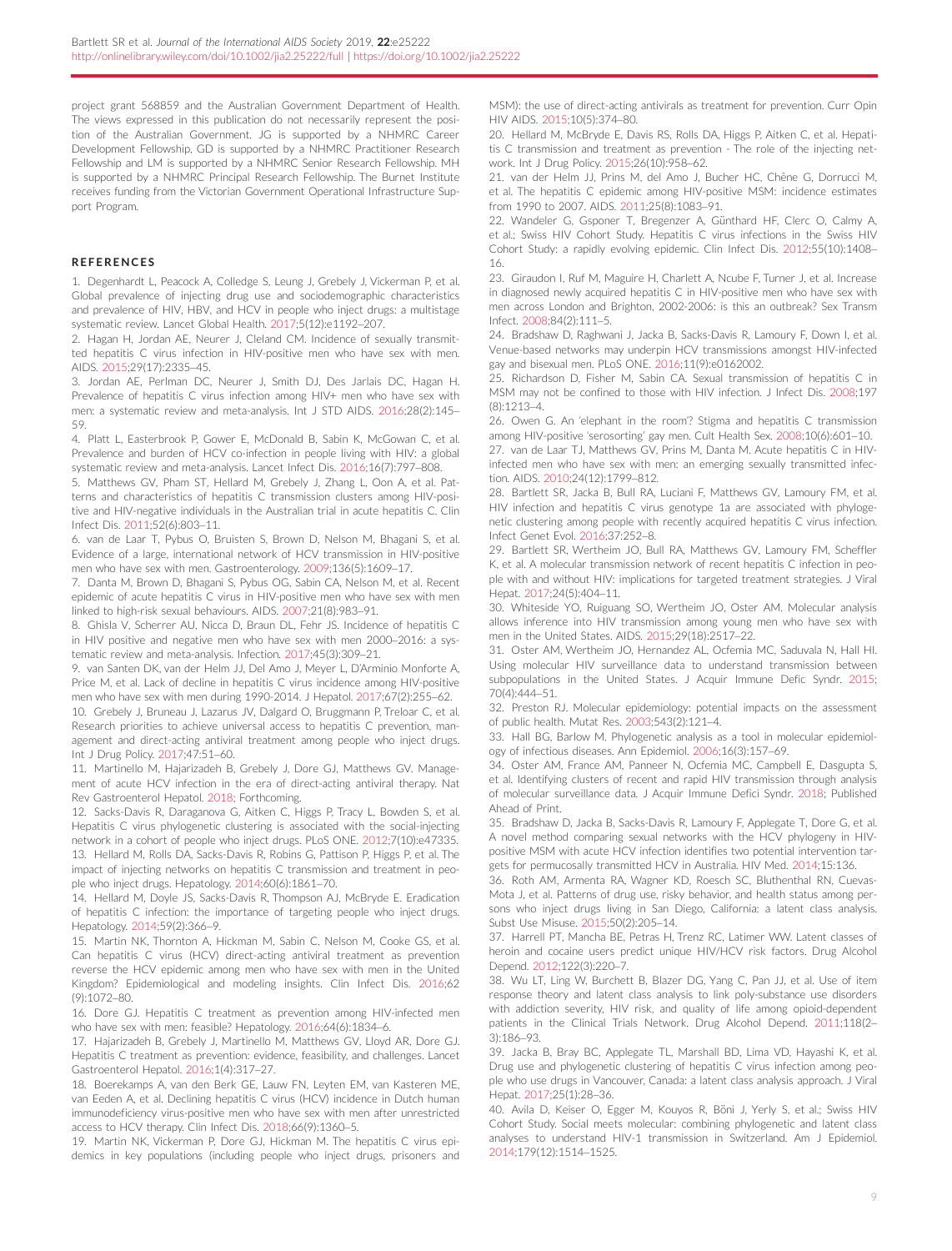<span id="page-9-0"></span>41. Avila D, Keiser O, Egger M, Kouyos R, Böni J, Yerly S, et al. A comparison of seminal hepatitis C virus (HCV) RNA levels during recent and chronic HCV infection in HIV-infected and HIV-uninfected individuals. J Infect Dis. 2015;211 (5):736–43.

42. Martinello M, Hellard M, Shaw D, Petoumenos K, Applegate T, Grebely J, et al. Short duration response-guided treatment is effective for most individuals with recent hepatitis C infection: the ATAHC II and DARE-C I studies. Antivir Ther. 2016;21(5):465.

43. Martinello M, Gane E, Hellard M, Sasadeusz J, Shaw D, Petoumenos K, et al. Sofosbuvir and ribavirin for 6 weeks is not effective among people with recent hepatitis C virus infection: the DARE-C II study. Hepatology. 2016;64(6):1911–21.

44. Lamoury FM, Jacka B, Bartlett S, Bull RA, Wong A, Amin J, et al. The influence of hepatitis c virus genetic region on phylogenetic clustering analysis. PLoS ONE. 2015;10(7):e0131437.

45. Larkin MA, Blackshields G, Brown NP, Chenna R, McGettigan PA, McWilliam H, et al. Clustal W and Clustal X version 2.0. Bioinformatics. 2007; 23(21):2947–8.

46. Kuiken C, Yusim K, Boykin L, Richardson R. The Los Alamos hepatitis C sequence database. Bioinformatics. 2005;21(3):379–84.

47. Jacka B, Applegate T, Krajden M, Olmstead A, Harrigan PR, Marshall BD, et al. Phylogenetic clustering of hepatitis C virus among people who inject drugs in Vancouver, Canada. Hepatology. 2014;60(5):1571–80.

48. Cunningham EB, Jacka B, DeBeck K, Applegate TL, Harrigan PR, Krajden M, et al. Methamphetamine injecting is associated with phylogenetic clustering of hepatitis C virus infection among street-involved youth in Vancouver, Canada. Drug Alcohol Depend. 2015;152:272–6.

49. Hué S, Pillay D, Clewley JP, Pybus OG. Genetic analysis reveals the complex structure of HIV-1 transmission within defined risk groups. Proc Natl Acad Sci USA. 2005;102(12):4425–9.

50. Stamatakis A, Ludwig T, Meier H. RAxML-III: a fast program for maximum likelihood-based inference of large phylogenetic trees. Bioinformatics. 2005; 21(4):456–63.

51. Miller MA, Pfeiffer W, Schwartz T. Proceedings of the Gateway Computing Environments Workshop (GCE). In Creating the CIPRES science gateway for inference of large phylogenetic trees 2010. New Orleans: IEEE; 2010. p. 1–8.

52. Darriba D, Taboada GL, Doallo R, Posada D. jModelTest 2: more models, new heuristics and parallel computing. Nat Methods. 2012;9(8):772.

53. Guindon S, Gascuel O. A simple, fast, and accurate algorithm to estimate large phylogenies by maximum likelihood. Syst Biol. 2003;52(5):696–704.

54. Ragonnet-Cronin M, Hodcroft E, Hué S, Fearnhill E, Delpech V, Brown AJ, et al. Automated analysis of phylogenetic clusters. BMC Bioinformatics. 2013; 14(1):317.

55. Danta M, Rodger AJ. Transmission of HCV in HIV-positive populations. Curr Opin HIV AIDS. 2011;6(6):451–8.

56. Hellard ME, Hocking JS, Crofts N. The prevalence and the risk behaviours associated with the transmission of hepatitis C virus in Australian correctional facilities. Epidemiol Infect. 2004;132(3):409–15.

57. Teutsch S, Luciani F, Scheuer N, McCredie L, Hosseiny P, Rawlinson W, et al. Incidence of primary hepatitis C infection and risk factors for transmission in an Australian prisoner cohort. BMC Public Health. 2010;10:633.

58. Jin F, Prestage GP, Matthews G, Zablotska I, Rawstorne P, Kippax SC, et al. Prevalence, incidence and risk factors for hepatitis C in homosexual men: data from two cohorts of HIV-negative and HIV-positive men in Sydney, Australia.. Sex Transm Infect. 2010;86(1):25–8.

59. Lanza ST, Collins LM, Lemmon DR, Schafer JL. PROC LCA: a SAS procedure for latent class analysis. Struct Equ Modeling. 2007;14(4):671–94.

60. Lanza ST, Tan X, Bray BC. Latent class analysis with distal outcomes: a flexible model-based approach. Struct Equ Modeling. 2013;20(1):1–26.

61. Bray BC, Lanza ST, Tan X. Eliminating bias in classify-analyze approaches for latent class analysis. Struct Equ Modeling. 2015;22(1):1–11.

62. Urbanus AT, Van De Laar TJ, Geskus R, Vanhommerig JW, Van Rooijen MS, Schinkel J, et al. Trends in hepatitis C virus infections among MSM attending a sexually transmitted infection clinic; 1995-2010. AIDS. 2014;28(5):781–90.

63. Tieu HV, Laeyendecker O, Nandi V, Rose R, Fernandez R, Lynch B, et al. Prevalence and mapping of hepatitis C infections among men who have sex with men in New York City. PLoS ONE. 2018;13(7):e0200269.

64. Shepard CW, Finelli L, Alter MJ. Epidemiology of hepatitis C virus infection in Australia. J Clin Virol. 2003;26(2):171–84.

65. Urbanus AT, van de Laar TJ, Stolte IG, Schinkel J, Heijman T, Coutinho RA, et al. Hepatitis C virus infections among HIV-infected men who have sex with men: an expanding epidemic. AIDS. 2009;23(12):F1–7.

66. Maher L, Li J, Jalaludin B, Chant KG, Kaldor JM. High hepatitis C incidence in new injecting drug users: a policy failure? Aust N Z J Public Health. 2007;31 (1):30–5.

67. Aitken CK, Lewis J, Tracy SL, Spelman T, Bowden DS, Bharadwaj M, et al. High incidence of hepatitis C virus reinfection in a cohort of injecting drug users. Hepatology. 2008;48(6):1746–52.

68. Walker MR, Li H, Teutsch S, Betz-Stablein B, Luciani F, Lloyd AR, et al. Incident HCV genotype distribution and multiple infection in Australian prisons. J Clin Microbiol. 2016;54:1855–61.

69. Rodrigo C, Eltahla AA, Bull RA, Luciani F, Grebely J, Dore GJ, et al. Phylogenetic analysis of full-length, early infection, hepatitis C virus genomes among people with intravenous drug use: the InC3 Study. J Viral Hepat. 2017;  $24(1):43-52$ 

70. McNaughton AL, Cameron ID, Wignall-Fleming EB, Biek R, McLauchlan J, Gunson RN, et al. Spatiotemporal reconstruction of the introduction of hepatitis C virus into Scotland and its subsequent regional transmission. J Virol. 2015; 89(22):11223–32.

71. Schröter M, Zöllner B, Laufs R, Feucht HH. Changes in the prevalence of hepatitis C virus genotype among injection drug users: a highly dynamic process. J Infect Dis. 2004;190(6):1199–200.

72. Schröter M, Zöllner B, Schäfer P, Reimer A, Müller M, Laufs R, et al. Epidemiological dynamics of hepatitis C virus among 747 German individuals: new subtypes on the advance. J Clin Microbiol. 2002;40(5):1866-8.

73. May S, Ngui SL, Collins S, Lattimore S, Ramsay M, Tedder RS, et al. Molecular epidemiology of newly acquired hepatitis C infections in England 2008-2011: genotype, phylogeny and mutation analysis. J Clin Virol. 2015;64: 6–11.

74. Villandre L, Stephens DA, Labbe A, Günthard HF, Kouyos R, Stadler T; Swiss HIV Cohort Study. Assessment of overlap of phylogenetic transmission clusters and communities in simple sexual contact networks: applications to HIV-1. PLoS ONE. 2016;11(2):e0148459.

75. Burchell AN, Gardner SL, Mazzulli T, Manno M, Raboud J, Allen VG, et al. Hepatitis C virus seroconversion among Hiv-positive men who have sex with men with no history of injection drug use: results from a clinical Hiv cohort. Can J Infect Dis Med Microbiol. 2015;26(1):17–22.

76. Bui H, Zablotska-Manos I, Hammoud M, Jin F, Lea T, Bourne A, et al. Prevalence and correlates of recent injecting drug use among gay and bisexual men in Australia: results from the FLUX study. Int J Drug Policy. 2018;55:222– 30.

77. Shoptaw S, Reback CJ. Methamphetamine use and infectious diseaserelated behaviors in men who have sex with men: implications for interventions. Addiction. 2007;102(s1):130–5.

78. Charre C, Cotte L, Kramer R, Miailhes P, Godinot M, Koffi J, et al. Hepatitis C virus spread from HIV-positive to HIV-negative men who have sex with men. PLoS ONE. 2018;13(1):e0190340.

79. Cotte L, Astrie M, Uhres AC, Bailly F, Radenne S, Ramiere C, et al. Strong increase of acute HCV infections in HIV-negative men having sex with men. J Hepatol. 2018;68:S324–5.

80. Boerekamps A, Wouters K, Ammerlaan HS, Götz HM, Laga M, Rijnders BJ. Acute hepatitis C in HIV-negative men who have sex with men in the Netherlands and Belgium: a call for action. Sex Transm Infect. 2018;94(4):297.

81. McFaul K, Maghlaoui A, Nzuruba M, Farnworth S, Foxton M, Anderson M, et al. Acute hepatitis C infection in HIV-negative men who have sex with men. J Viral Hepat. 2015;22(6):535–8.

82. Volk JE, Marcus JL, Phengrasamy T, Hare CB. Incident hepatitis C virus infections among users of HIV preexposure prophylaxis in a clinical practice setting. Clin Infect Dis. 2015;60(11):1728–9.

83. Poon AF, Gustafson R, Daly P, Zerr L, Demlow SE, Wong J, et al. Near realtime monitoring of HIV transmission hotspots from routine HIV genotyping: an implementation case study. Lancet HIV. 2016;3(5):e231–8.

84. Campo DS, Khudyakov Y. Intelligent network disruption analysis (INDRA): a targeted strategy for efficient interruption of hepatitis C transmissions. Infect Genet Evol. 2018;63:204–15.

85. Brener L. Hepatitis C risk factors, attitudes and knowledge among HIVpositive, HIV-negative and HIV-untested gay and bisexual men in Australia. Sex Health. 2015;12(5):411–17.

86. Hoornenborg E, Achterbergh RC, Schim MV, Davidovich U, Hogewoning A, Vries HJ, et al. Men who have sex with men starting pre-exposure prophylaxis (PrEP) are at risk of HCV infection: evidence from the Amsterdam PrEP study. AIDS. 2017;31(11):1603–10.

87. Campo DS, Xia GL, Dimitrova Z, Lin Y, Forbi JC, Ganova-Raeva L, et al. Accurate genetic detection of hepatitis C virus transmissions in outbreak settings. J Infect Dis. 2016;213(6):957–65.

88. Jackson LA, McWilliam S, Martin F, Dingwell J, Dykeman M, Gahagan J, et al. Key challenges in providing services to people who use drugs: the perspectives of people working in emergency departments and shelters in Atlantic Canada. Drugs (Abingdon, Engl). 2014; 21(3): 244–53.